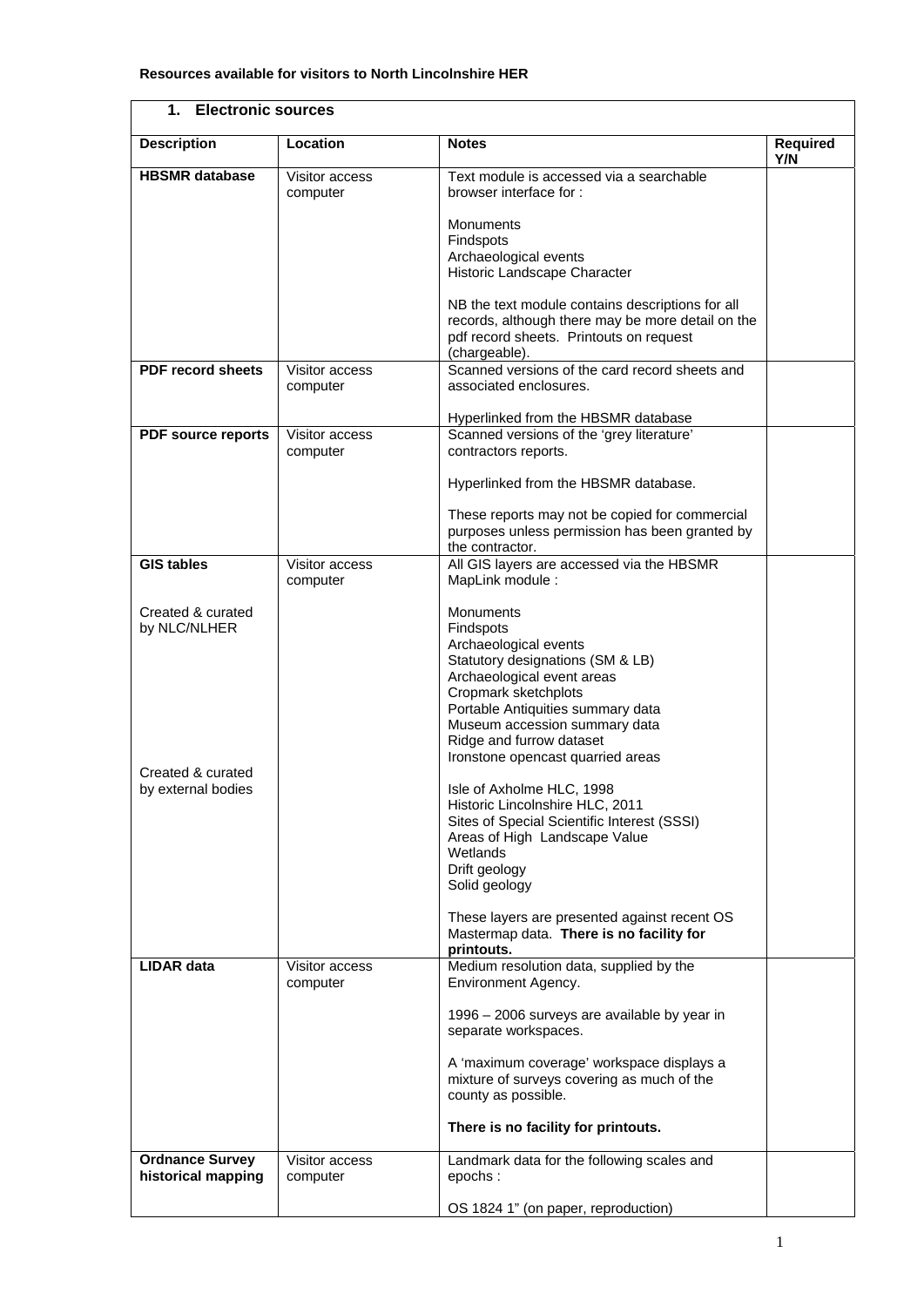|                           |                                           | OS 25" 1 <sup>st</sup> edition 1886-1893                                                    |  |
|---------------------------|-------------------------------------------|---------------------------------------------------------------------------------------------|--|
|                           |                                           | OS 25" 2 <sup>nd</sup> edition 1899-1907<br>OS 25" 3 <sup>rd</sup> edition 1921-1931        |  |
|                           |                                           | OS 25" 4 <sup>th</sup> edition 1931 -1934                                                   |  |
|                           |                                           |                                                                                             |  |
|                           |                                           | (NB the $2^{nd}$ and $3^{rd}$ editions have very limited<br>geographical coverage)          |  |
|                           |                                           | OS 6" 4 <sup>th</sup> edition 1926-1953                                                     |  |
|                           |                                           | 1:10,000 1956-1995                                                                          |  |
|                           |                                           | 1:2500 1962-1991<br>1:1250 1962-1990 (Scunthorpe only)                                      |  |
|                           |                                           | There is no facility for reproducing any modern or                                          |  |
|                           |                                           | historical OS mapping unless you have been sub-<br>contracted by North Lincolnshire Council |  |
| 2. Paper sources          |                                           |                                                                                             |  |
| <b>SMR</b> record sheets  | Box files, main shelves                   | Paper records inherited from the Humberside<br>SMR.                                         |  |
|                           |                                           | Many HER records still have full details on<br>paper only.                                  |  |
|                           |                                           | NB - links to pdf scans of these documents are<br>provided in the HER database              |  |
|                           |                                           | All paper records, including English Heritage                                               |  |
|                           |                                           | documents, are available for photocopying                                                   |  |
|                           |                                           | (chargeable, and subject to copyright)                                                      |  |
| SMR paper maps            | Plan tank                                 | Annotated 1:10,000 and 1:2500 OS maps<br>inherited from the Humberside SMR.                 |  |
|                           |                                           | Virtually all geographical data has now been<br>transferred to GIS.                         |  |
| Aerial photograph         | Prints are in box files                   | >1000 prints from various collections, mainly                                               |  |
| collection                | by parish - shelves                       | NMR and Cambridge University. Copies not                                                    |  |
|                           | Oversized APs - folder                    | available - please apply to copyright holder.                                               |  |
|                           | on shelf, plan tank<br>downstairs         | Slides - Leahy collection not yet incorporated into<br>HER.                                 |  |
|                           | Slides - filing cabinet,                  | Felcey collection has a printed index and event                                             |  |
|                           | main office                               | locations on GIS.                                                                           |  |
|                           |                                           | British Gas & Ed Dennison AP slides are                                                     |  |
|                           |                                           | incorporated into the main HER slide collection<br>(see slide collection, below)            |  |
|                           |                                           |                                                                                             |  |
| <b>Parish List</b>        | Red folder, shelf over                    | Index to all records, including 4 figure NGRs and                                           |  |
|                           | plan tank                                 | parish provenance only records                                                              |  |
| <b>Portable</b>           | Parish list folder                        | Summary data for >400 PAS records that have                                                 |  |
| <b>Antiquities Parish</b> |                                           | parish provenance only.                                                                     |  |
| <b>Provenance list</b>    |                                           |                                                                                             |  |
| <b>Contractors</b>        | Main shelves, far end.                    | >500 reports.                                                                               |  |
| reports                   | Stored in source                          |                                                                                             |  |
| ('Grey Literature')       | number order.                             | Most reports are also in pdf format.                                                        |  |
|                           | NB some backlog                           | Refer to the relevant contractors to obtain full                                            |  |
|                           | reports may not be                        | copies of reports.                                                                          |  |
|                           | accessioned yet - ask<br><b>HER</b> staff |                                                                                             |  |
|                           |                                           |                                                                                             |  |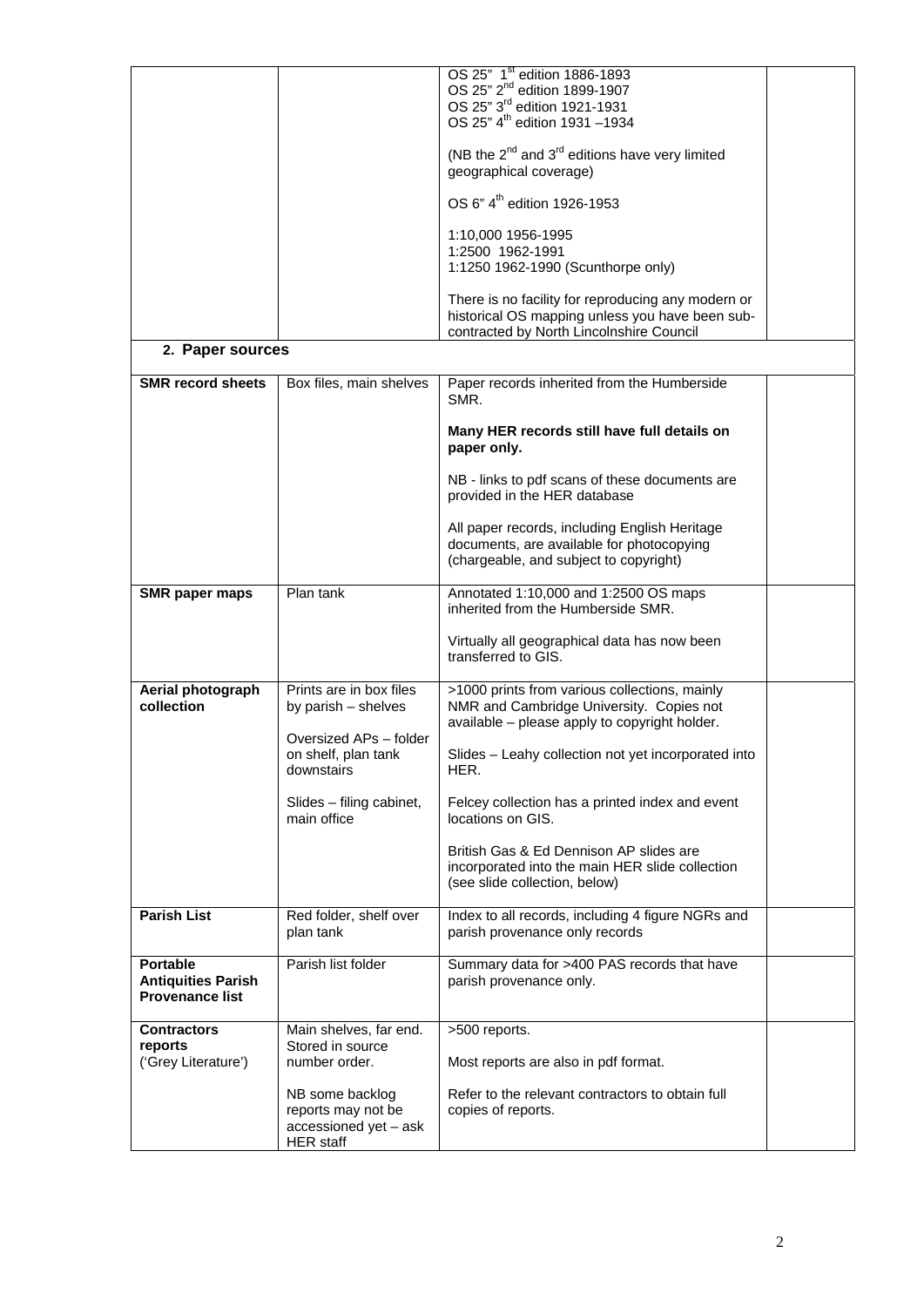| <b>Parish files</b>                       | Ask HER staff                  | North Lincolnshire Museum retains the main<br>parish file collection                                                                                                                                                                                                                                                                                                         |  |
|-------------------------------------------|--------------------------------|------------------------------------------------------------------------------------------------------------------------------------------------------------------------------------------------------------------------------------------------------------------------------------------------------------------------------------------------------------------------------|--|
| <b>Slide collection</b>                   | Filing cabinet, main<br>office | >1000 slides, mainly ground shots of buildings<br>and excavations. Some excavation slide sets,<br>including Hibaldstow (1988) and Castledyke<br>(1990).<br>The collection includes about 90 AP slides (see<br>aerial photograph collection, above)<br>The collection has its own referencing system,<br>and all slides are recorded as sources within the<br>HBSMR database. |  |
|                                           |                                |                                                                                                                                                                                                                                                                                                                                                                              |  |
| <b>Small towns</b><br>survey              | <b>Shelves</b>                 | Original unpublished documentary research,<br>carried out during the 1980s by Keith Miller and<br>others.<br>The North Lincolnshire towns included in the                                                                                                                                                                                                                    |  |
|                                           |                                | survey were Barton upon Humber and Brigg.<br>The contents of all the folders have been indexed.<br>Some project maps are also kept in a plan tank.                                                                                                                                                                                                                           |  |
| Dissertations,<br>theses and<br>offprints | Lower shelves                  | Two box files of miscellaneous material relevant<br>to North Lincolnshire. All have been recorded as<br>sources within the HBSMR database.                                                                                                                                                                                                                                   |  |
| <b>HER library</b>                        | <b>Bookcase</b>                | A small number of useful reference books and<br>excavation reports, for example :<br>Humber Wetlands reports 1998-2001<br>Loughlin & Miller, 1979, A Survey of<br>Archaeological Sites in Humberside<br>Isle of Axholme Historic Landscape<br>Characterisation<br>Dragonby, Castledyke, Cleatham excavation<br>reports                                                       |  |